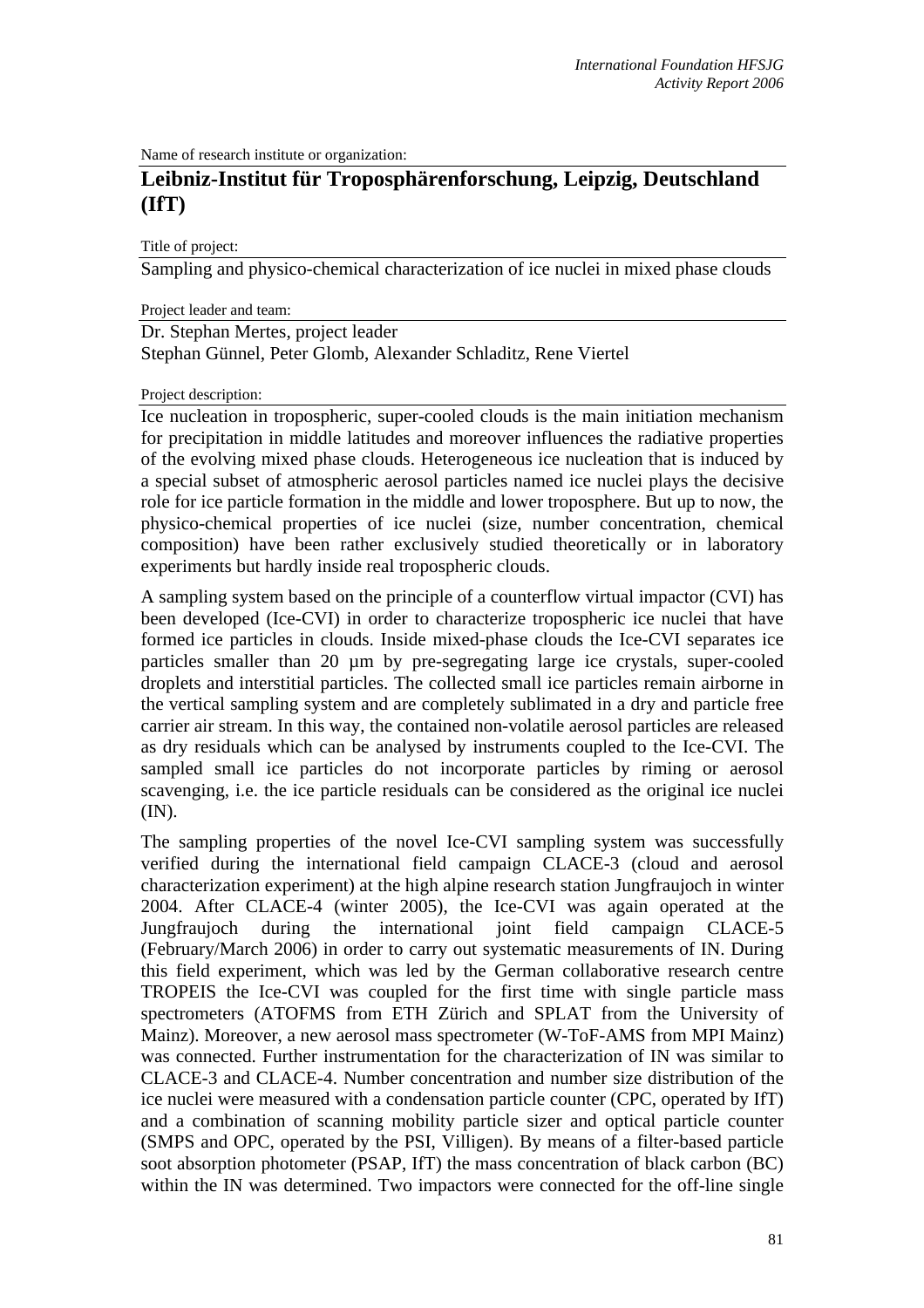particle analysis of the IN samples using environmental scanning electron microscopy (ESEM, Technical University of Darmstadt) and x-ray tomography and spectroscopy (University of Mainz). One Filter sampler was connected to take samples for off-line IN analysis with the static diffusion chamber FRIDGE (University of Frankfurt).

The sampling efficiency of the Ice-CVI system strongly depends on the wind speed at the inlet, which might be quite different from the Meteo-Swiss wind measurements carried out at another place of the Jungfraujoch station. Thus, a wind measurement system was placed close to inlet to determine the wind conditions for the ice particle sampling which are shown in Fig.1.



Fig.1 Wind velocity and direction measured at the Ice-CVI inlet in comparison to Meteo Swiss information. The condensed water content (CWC) denotes the periods of cloud events marked by the dashed boxes.

From Fig.1 it is obvious that beside a small shift in wind direction when the wind is coming from north-west, there is a substantial reduction of wind velocity at the Ice-CVI inlet compared to the prevailing wind. This is most likely due to the position of the inlet platform at the Sphinx building. As a consequence, the Ice-CVI sampling efficiency is close to one for ice particle sizes up to 20  $\mu$ m, which is important for a quantitative analysis of the sampled ice nuclei.

Microphysical properties of IN already observed during CLACE-3 and CLACE-4 could verified in 2006. This includes low concentrations with maxima of several IN cm<sup>-3</sup> and a substantially increased IN fraction of the total aerosol for increasing particle sizes (cf. activity reports 2004 and 2005). Moreover, information about the chemical IN composition obtained in the former CLACE campaigns was also observed again in the actual measurements. With respect to particle mass nonrefractory matter, i.e. mineral dust, black carbon and low volatile organics were found as IN components. This was affirmed during CLACE-5, but now with respect to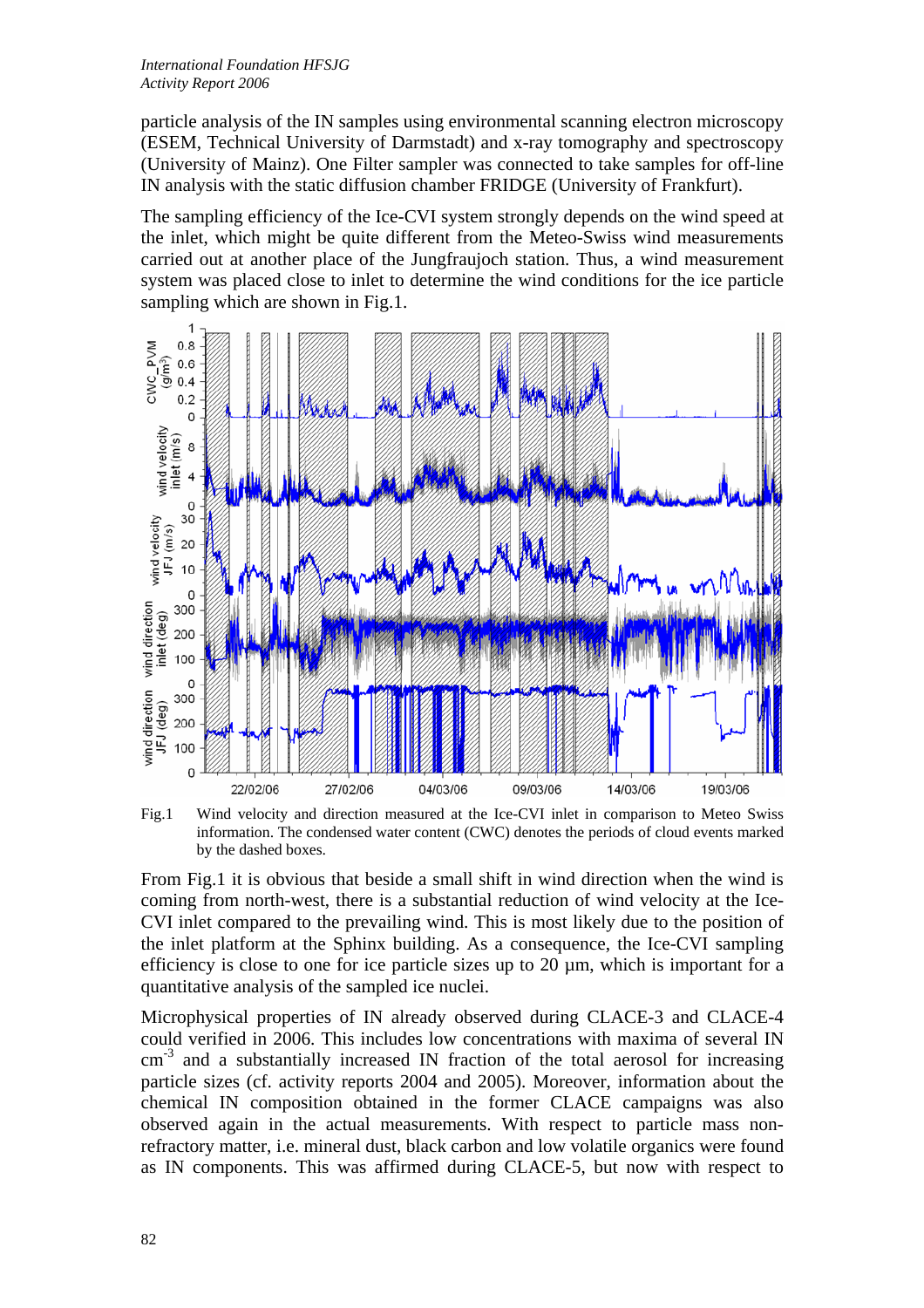number, which is much more meaningful, by means of the single particle mass spectrometers coupled to the Ice-CVI. From all detected IN, 60 % and 10 % were attributed to mineral dust and black carbon particles, respectively.

Thus, the data base of ice nuclei measurements could be significantly improved during CLACE-5 in 2006 still implying an anthropogenic influence on ice nucleation in tropospheric supercooled clouds.

Key words:

aerosol cloud interactions, mixed-phase clouds, heterogeneous ice nucleation, ice nuclei

Internet data bases:

http://www.tropos.de

Collaborating partners/networks:

Paul Scherrer Institute Villigen; ETH Zurich; Max-Planck Institute Mainz; University of Mainz; Technical University of Darmstadt; University of Frankfurt

Scientific publications and public outreach 2006:

### **Refereed journal articles**

Cozic, J., B. Verheggen, S. Mertes, P. Connolly, K.N. Bower, A. Petzold, U. Baltensperger, and E. Weingartner, Scavenging of black carbon in mixed phase clouds at the high alpine site Jungfraujoch, Atmos. Chem. Phys. Discuss., accepted, 2006.

Mertes, S., B. Verheggen, S. Walter, P. Connolly, M. Ebert, J. Schneider, K.N. Bower, M. Inerle-Hof, J. Cozic, U. Baltensperger, and E. Weingartner, Counterflow Virtual Impactor based collection of small ice particles in mixed-phase clouds for the physico-chemical characterization of tropospheric ice nuclei: Sampler description and first case study, Aerosol Sci. Technol., submitted, 2006.

Verheggen, B., J. Cozic, E. Weingartner, K.N. Bower, S. Mertes, P. Connolly, M. Gallagher, M. Flynn, T.W. Choularton, and U. Baltensperger, Aerosol activation in mixed phase clouds at the high alpine site Jungfraujoch, J. Geophys. Res., submitted, 2006.

Weingartner, E., B. Verheggen, U. Lohmann, K.N. Bower, S. Mertes, J. Schneider, J. Cozic, S. Walter, M.R. Alfarra, S. Borrmann, T. Choularton, H. Coe, P. Connolly, J. Crosier, J. Curtius, M. Ebert, J.S. vanEkeren, M. Flynn, M.W. Gallagher, M. Gysel, S. Henning, A. Worringen, A. Petzold, S. Sjogren, S. Weinbruch, and U. Baltensperger, Ice clears up a cloudy picture, Nature, submitted, 2006.

### **Conference papers**

Mertes, S., B. Verheggen, S. Walter, M. Ebert, P. Connolly, J. Schneider, K.N. Bower, J. Cozic, A. Worringen, and E. Weingartner, Physico-chemical characterization of ice particle residuals in tropospheric mixed-phase clouds,  $12<sup>th</sup>$ Conference on Cloud Physics, American Meteorological Society, Madison, WI, USA, July 10-14, 2006.

Mertes, S., B. Verheggen, S. Walter, S., M. Ebert, P. Connolly, J. Schneider, K.N. Bower, J. Cozic, A. Worringen, and E. Weingartner, Counterflow Virtual Impactor